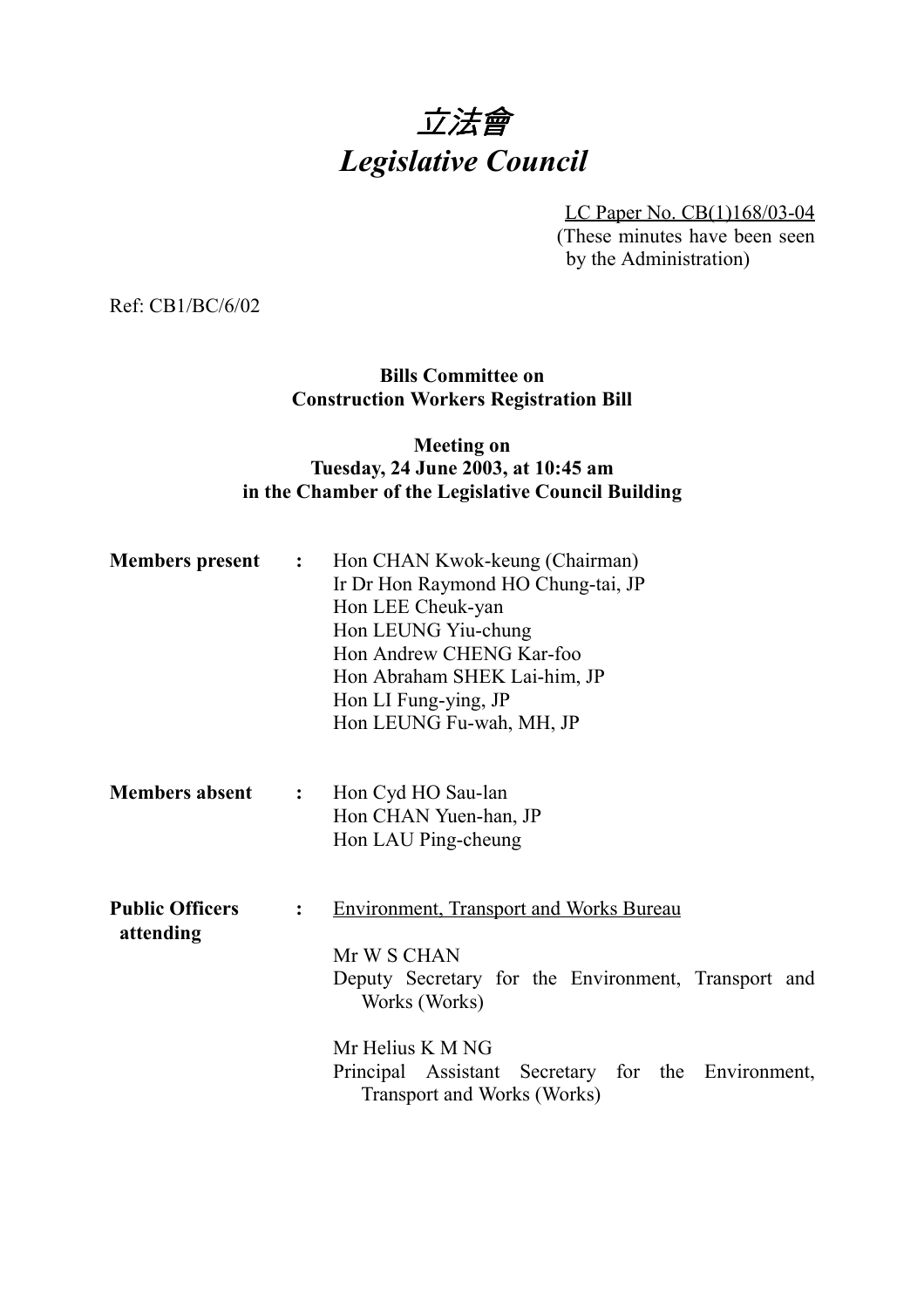|                      |                | Department of Justice                                               |
|----------------------|----------------|---------------------------------------------------------------------|
|                      |                | Mr Lawrence S Y PENG<br>Senior Assistant Law Draftsman (Acting)     |
|                      |                | Ms Selina LAU<br>Government Counsel                                 |
| <b>Attendance by</b> | $\ddot{\cdot}$ | The Hong Kong Institute of Architects                               |
| <b>Invitation</b>    |                | Mr LAM Wo-hei<br>Member                                             |
|                      |                | Mr Bernard HUI<br>Member                                            |
|                      |                | The Hong Kong Institution of Engineers                              |
|                      |                | Ir Dr LAU Ching-kwong<br>President                                  |
|                      |                | Individual                                                          |
|                      |                | Dr WONG Kam-din<br><b>Eastern District Councillor</b>               |
|                      |                | <b>Construction Industry Training Authority</b>                     |
|                      |                | Mr WONG Chi-lap<br>Senior Manager (Safety Training & Trade Testing) |
|                      |                | The Hong Kong Construction Association Ltd.                         |
|                      |                | Mr Billy WONG<br>President                                          |
|                      |                | Mr Jimmy TSE<br>Permanent Supervisor                                |
|                      |                | The Real Estate Developers Association of Hong Kong                 |
|                      |                | Mr Robert TSOI<br>Representative                                    |
|                      |                |                                                                     |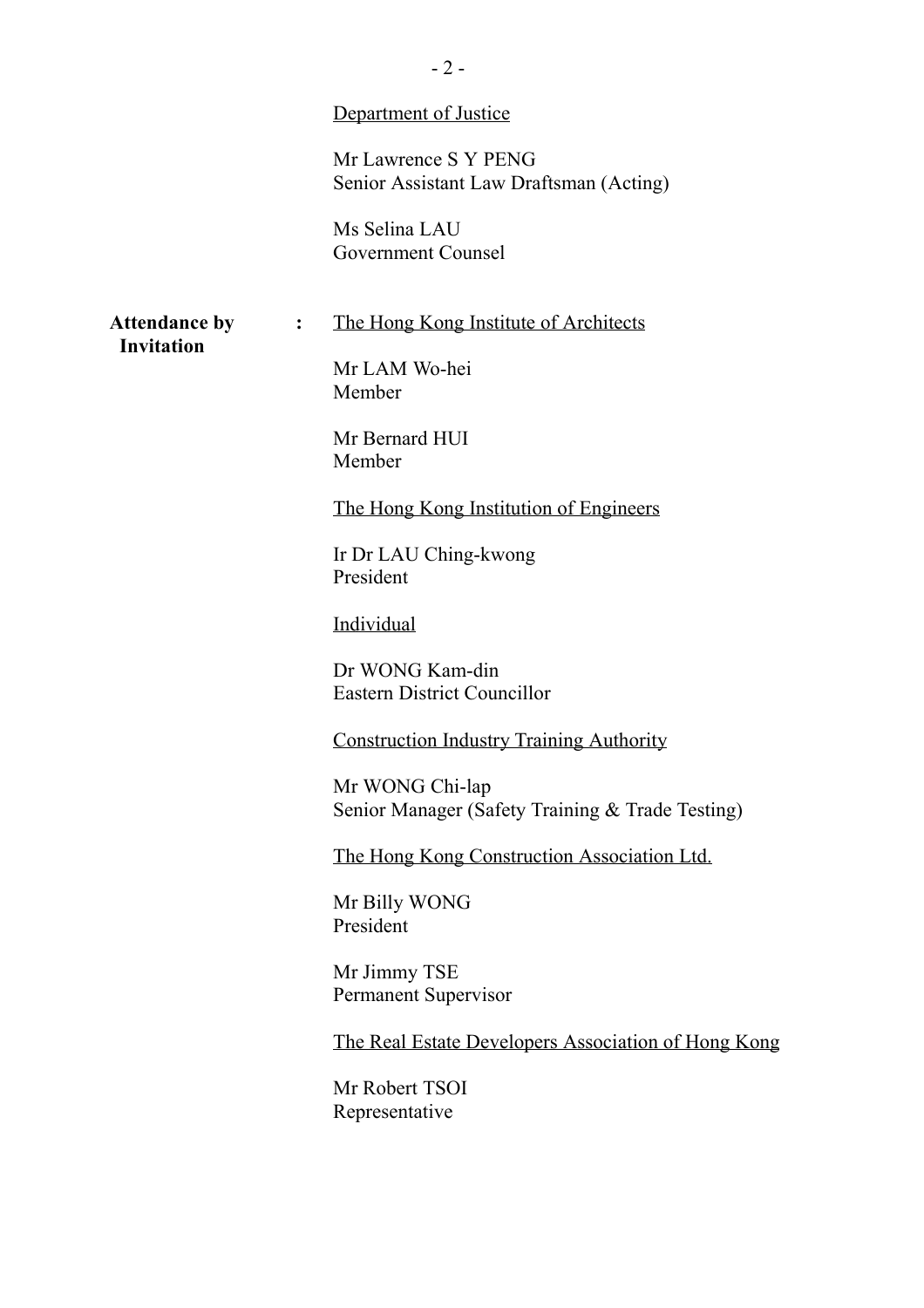The Hong Kong Electrical Contractors' Association Ltd.

Mr Howard LOK Vice President

Construction Site Workers General Union

Mr SUNG Chee-tak General Secretary

Mr HO Hung-kei Organizing Secretary

The Federation of Hong Kong Electrical & Mechanical Industries Trade Unions

Mr SIN Kai-ming Vice Chairman

Hong Kong and Kowloon Electrical Engineering & Appliances Trade Workers Union

Mr WAN Koon-sun Chairman

Hong Kong Air-conditioning & Refrigerating Trades Workers General Union

Mr KWOK Chi-keung Chairman

Fire and Security Engineering Employees Association

Mr CHOY Ip-kin Chairman

Electronic Communication Technical Staff Union

Mr HO Kwok-kin Chairman

Mr WONG Chi-kwong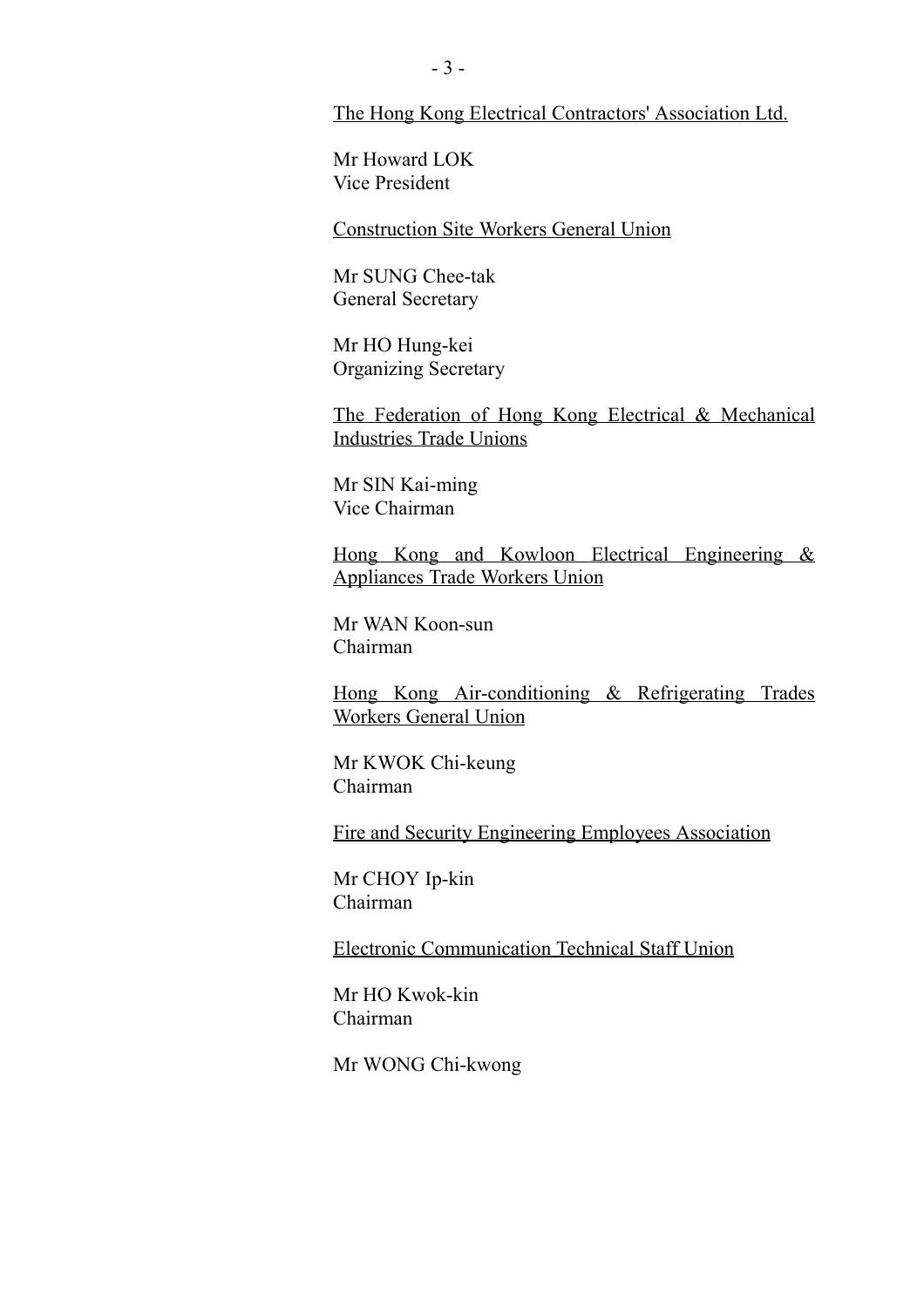Hong Kong Construction Industry Employees General Union

Mr CHOI Chun-wa Chairman

H.K. & KLN. Brick-laying & Construction Trade Workers' Union

Mr TING San-hing Chairman

Hong Kong & Kowloon Carpenters General Union

Mr TO Yee-sum

Hong Kong and Kowloon Painters General Union

Mr KWONG Tat-ming Chairman

Hong Kong Plumbing General Union

Mr LAM Kwok-ling Chairman

Hong Kong & Kowloon Bamboo Scaffolding Workers Union (Tung-King)

Mr CHIU Kwong-keung Vice Chairman

Hong Kong & Kowloon Masonry & Building Workers Union

Mr CHEUNG Wing-ki Vice Chairman

Hong Kong Construction Industry Surveying, Levelling and Project Supervision Staff Association

Mr KAN Ming-tung **Secretary**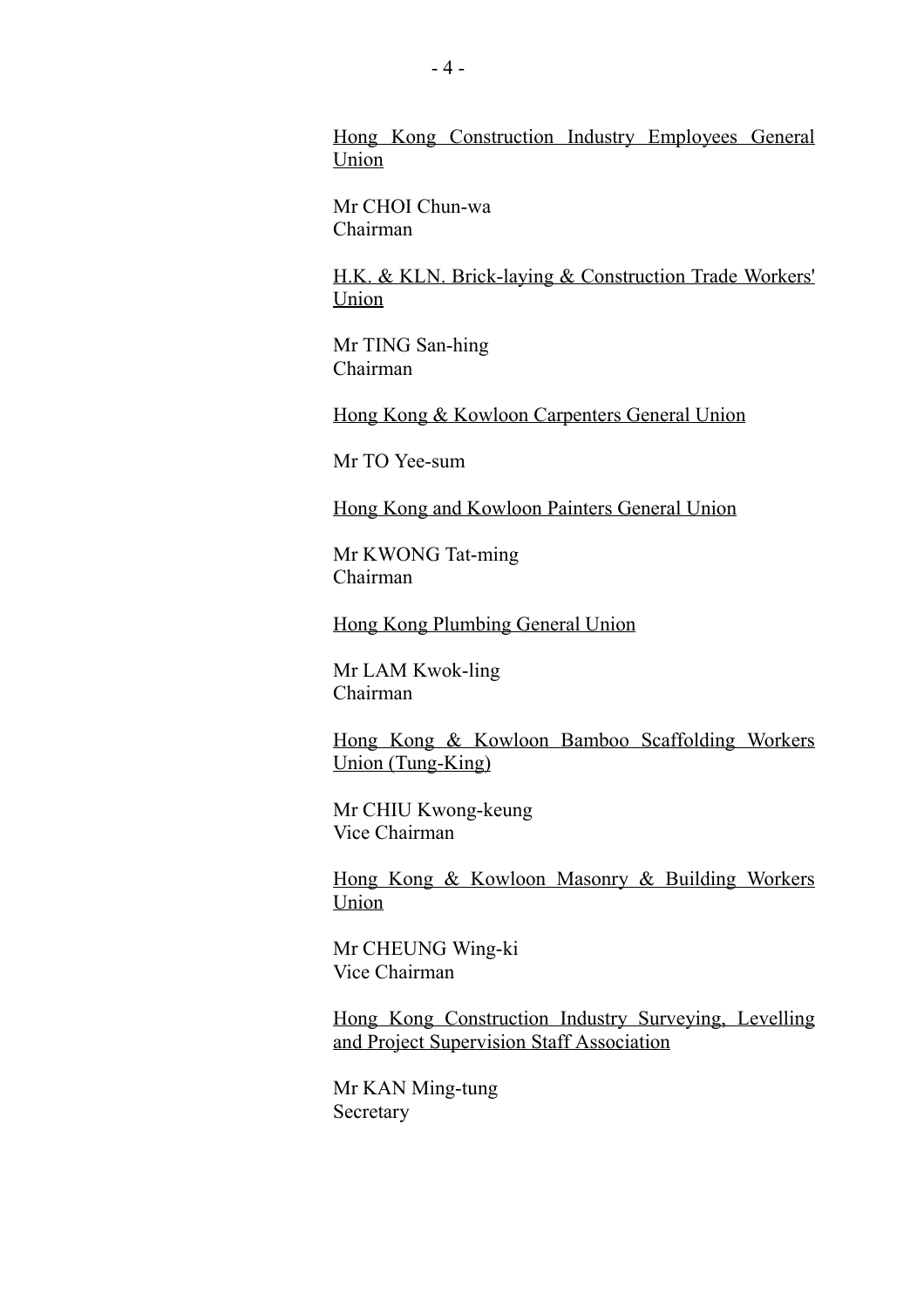Hong Kong Construction Industry Formwork Workers Union

Mr CHOW Wai-man Chairman

Hong Kong Construction Industry Bar-Bending Workers Union

Mr FUNG Kin-cho **Secretary** 

Hong Kong & Kowloon Cement & Concrete Construction Trade Workers Union

Mr YU Wing-sun Chairman

Hong Kong & Kowloon Dockyards & Wharves Carpenters General Union

Mr CHAN Kin-wah Vice Chairman

Welding Industry Employees Association

Mr CHEUNG Chung-pak

Hong Kong General Union of Lift and Escalator Employee

Mr LAI Chi-keung Chairman

Mr FONG Ping-wah Committee member

The Neighbourhood and Workers' Service Centre

Mr SETO Chun-pong Labour Affairs Officer

**Clerk in attendance :** Mr Andy LAU Chief Assistant Secretary (1)2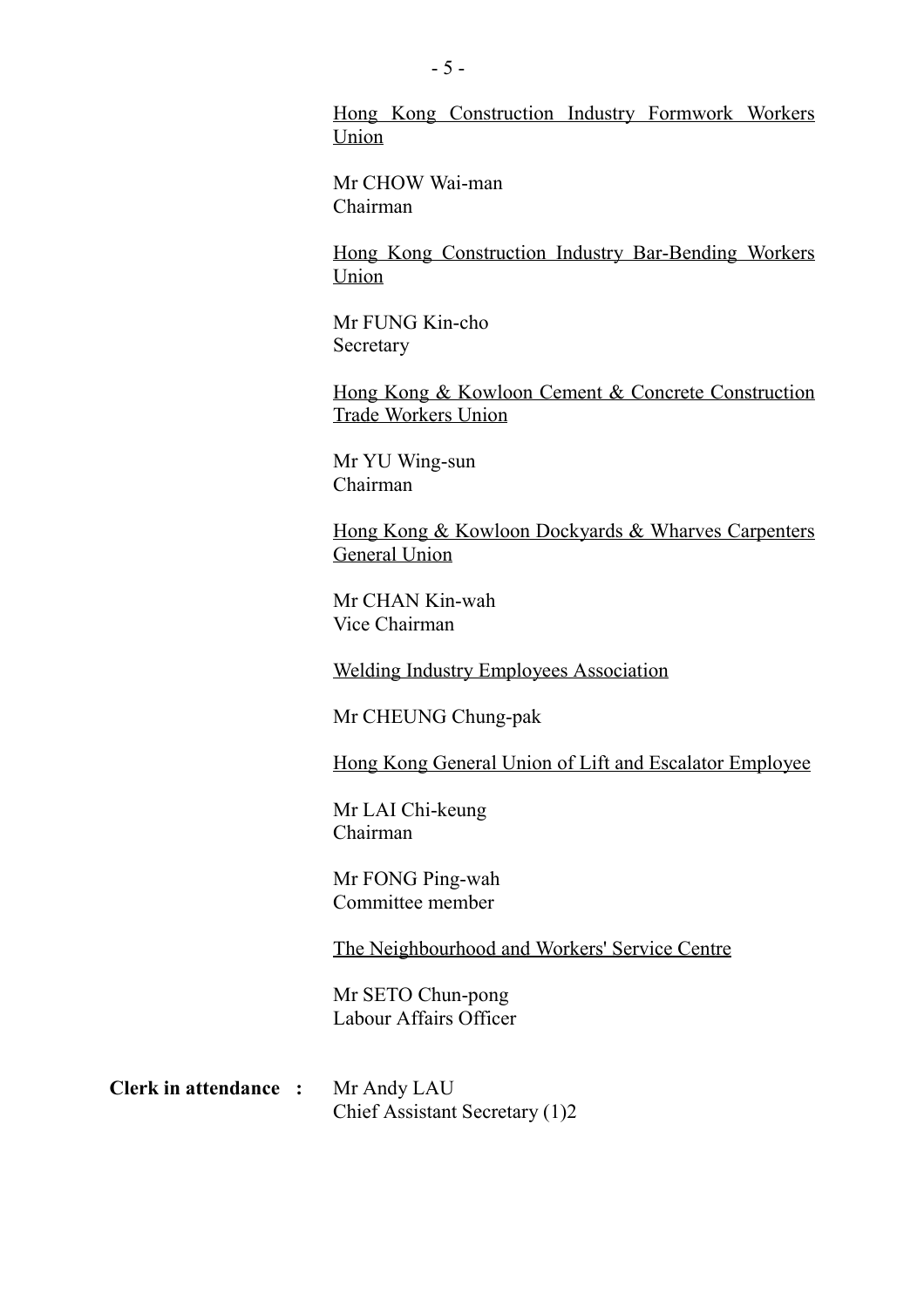| <b>Staff in attendance :</b> | Miss Monna LAI<br>Assistant Legal Adviser 7    |  |
|------------------------------|------------------------------------------------|--|
|                              | Ms Alice AU<br>Senior Assistant Secretary (1)5 |  |

Action

ı

#### **I Confirmation of minutes**

(LC Paper No.  $CB(1)1983/02-03$  - Minutes of meeting held on 2 June 2003)

The minutes of meeting held on 2 June 2003 were confirmed.

#### **II Meeting with deputations/individuals/the Administration**

2. The Bills Committee received views from 28 deputations/individual and deliberated (Index of proceedings attached at **Annex A**).

3. In view of time constraint, the Bills Committee agreed that the Administration would be invited to respond to the views and suggestions raised by the deputations/individual at the next meeting to be scheduled. To facilitate members' consideration, the Bills Committee requested the Administration to provide a consolidated written response to such views and suggestions after the meeting.

Admin

4. Taking note of the divergent views of the attending deputations/individual on the proposed 10-year qualifying period for exemption from holding the relevant qualifications for registration as "skilled worker", the Bills Committee requested the Administration to hold further discussion with all the stakeholders of the construction industry with a view to securing a consensus view on the exemption requirement. The Bills Committee would decide on the way forward when the Administration reverted to the Bills Committee on the outcome of such discussion.

#### **III Any other business**

5. There being no other business, the meeting ended at 12:55 pm.

Council Business Division 1 Legislative Council Secretariat 27 October 2003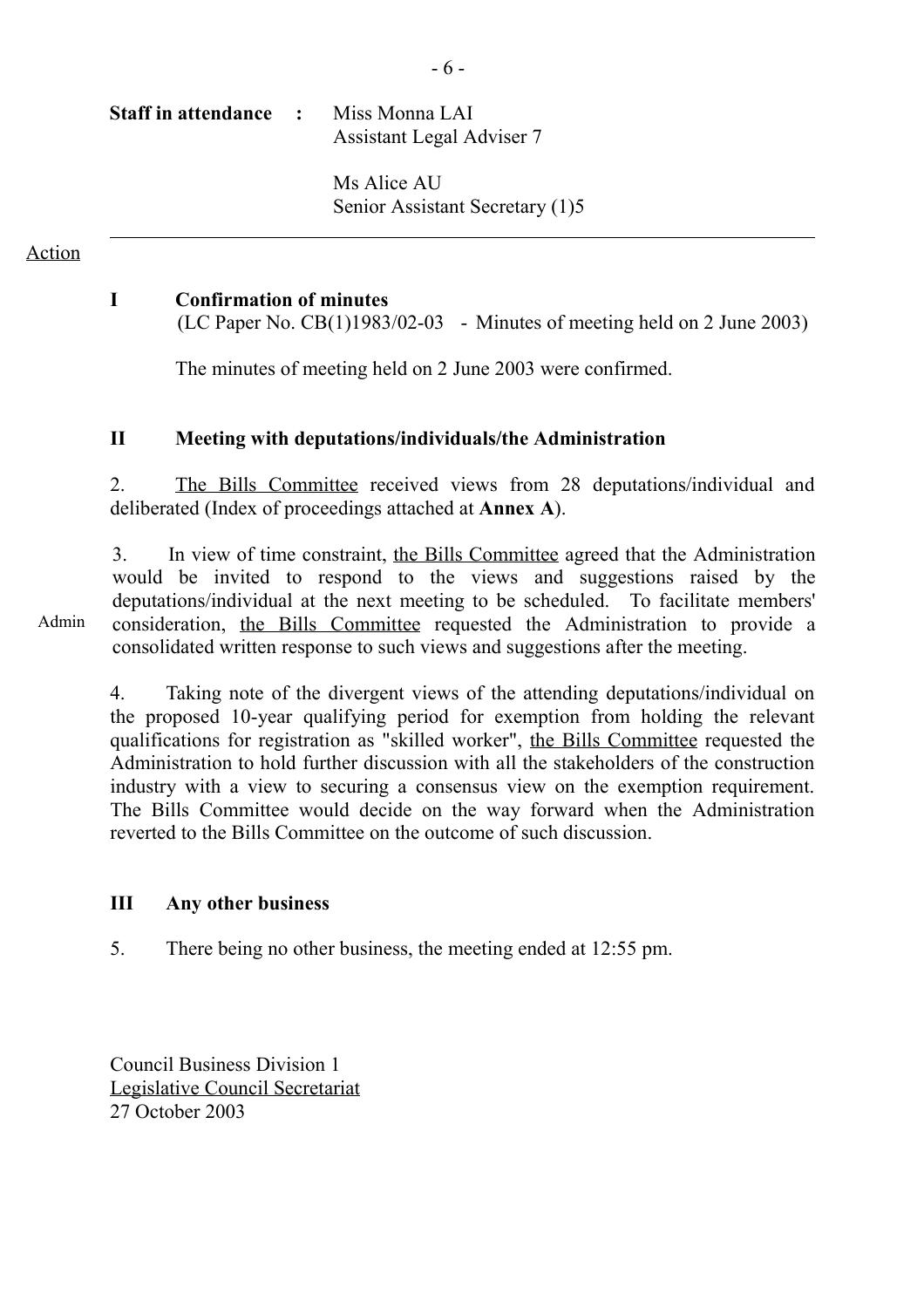#### **Proceedings of the meeting of the Bills Committee on Construction Workers Registration Bill Tuesday, 24 June 2003, at 10:45 am in the Chamber of the Legislative Council Building**

| <b>Time</b>                               | <b>Speaker</b>                                                                                             | Subject(s)                                                                                          | <b>Action</b> |  |
|-------------------------------------------|------------------------------------------------------------------------------------------------------------|-----------------------------------------------------------------------------------------------------|---------------|--|
| marker                                    |                                                                                                            |                                                                                                     | required      |  |
| Agenda Item $I$ – Confirmation of minutes |                                                                                                            |                                                                                                     |               |  |
| $000000 - 000349$<br>Chairman             |                                                                                                            | Welcoming remarks                                                                                   |               |  |
|                                           |                                                                                                            | Agenda Item II - Meeting with deputations/individuals/the Administration                            |               |  |
| $000350 - 000554$                         | The Hong Kong<br><b>Institute of Architects</b><br>(HKIA)                                                  | Presentation of views on the Bill<br>[LC Paper No. CB(1)2038/02-<br>$03(13)$ ]                      |               |  |
| $000555 - 000749$                         | The Hong Kong<br><b>Institution of Engineers</b><br>(HKIE)                                                 | Presentation of views on the Bill<br>[LC Paper No. CB(1)2038/02-<br>$03(12)$ ]                      |               |  |
| $000750 - 000926$                         | Dr WONG Kam-din                                                                                            | - Declaration of interest<br>- Presentation of views on the Bill                                    |               |  |
| $000927 - 001210$                         | <b>Construction Industry</b><br><b>Training Authority</b><br>(CITA)                                        | Presentation of views on the Bill<br>[LC Paper No. CB(1)2027/02-<br>$03(03)$ ]                      |               |  |
| $001211 - 001533$                         | The Hong Kong<br>Construction<br>Association Ltd.<br>(HKCA)                                                | Presentation of views on the Bill<br>[LC Paper No. CB(1)2027/02-<br>$03(04)$ ]                      |               |  |
| $001534 - 001950$                         | The Real Estate<br>Developers Association<br>of Hong Kong<br>(REDAHK)                                      | Presentation of views on the Bill<br>[LC Paper No. $CB(1)2058/02-$<br>$03(02)$ ]                    |               |  |
| $001951 - 002032$                         | The Hong Kong<br><b>Electrical Contractors'</b><br>Association Ltd.                                        | Presentation of views on the Bill                                                                   |               |  |
| $002033 - 002207$                         | <b>Construction Site</b><br><b>Workers General Union</b>                                                   | Presentation of views on the Bill<br>Paper No. CB(1)2058/02-<br>$\overline{\rm{L}}$ C<br>$03(01)$ ] |               |  |
| $002208 - 002447$                         | The Federation of Hong<br>Kong Electrical &<br><b>Mechanical Industries</b><br><b>Trade Unions</b>         | Presentation of views on the Bill<br>[LC Paper<br>No. $CB(1)2058/02$ -<br>$03(03)$ ]                |               |  |
| $002448 - 002531$                         | Hong Kong and<br>Kowloon Electrical<br>Engineering $\&$<br><b>Appliances Trade</b><br><b>Workers Union</b> | Presentation of views on the Bill<br>[LC Paper No. CB(1)2058/02-<br>$03(03)$ ]                      |               |  |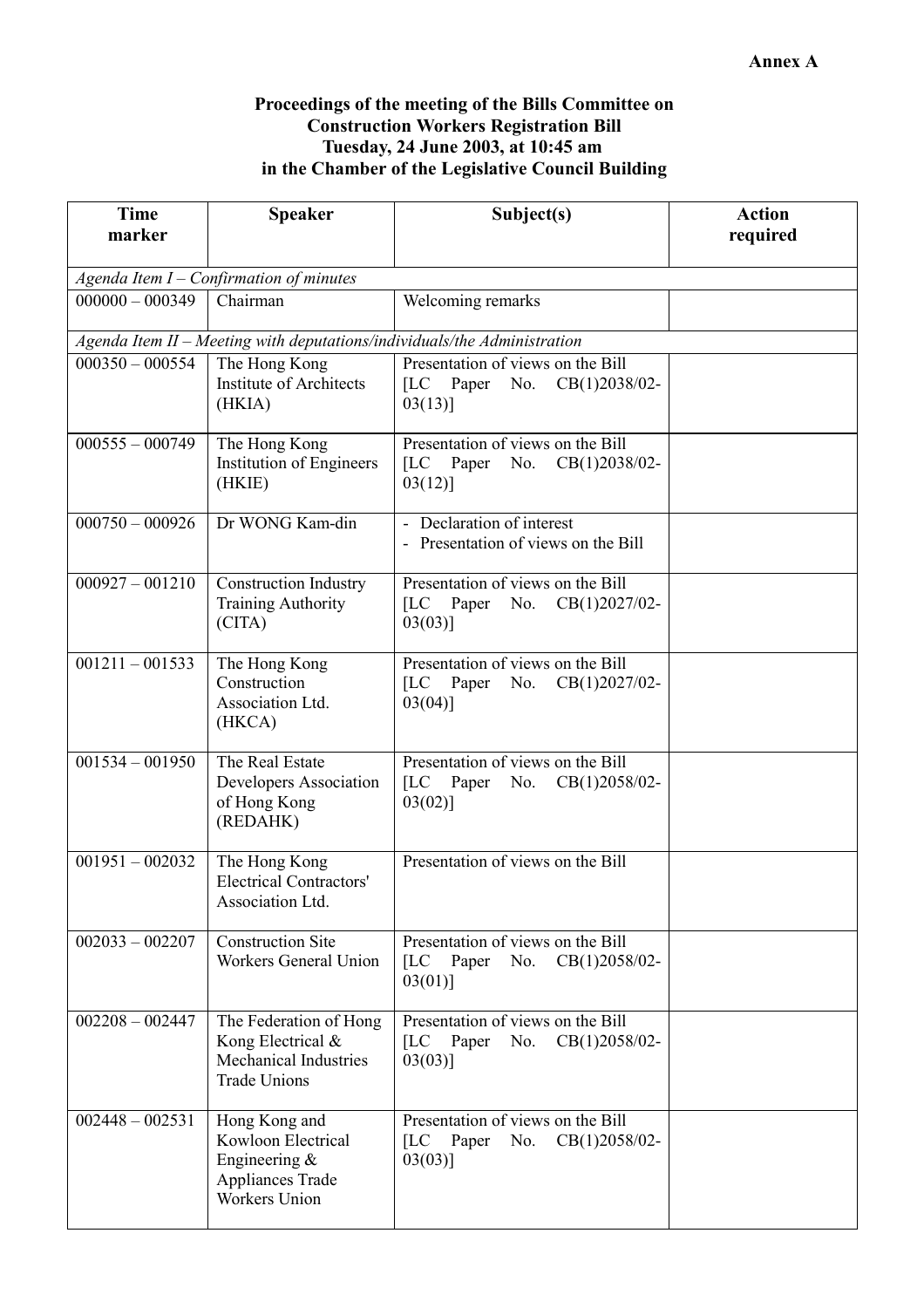| <b>Time</b><br>marker | <b>Speaker</b>                                                                                                           | Subject(s)                                                                                 | <b>Action</b><br>required |
|-----------------------|--------------------------------------------------------------------------------------------------------------------------|--------------------------------------------------------------------------------------------|---------------------------|
| $002532 - 002804$     | Hong Kong Air-<br>conditioning $&$<br><b>Refrigerating Trades</b><br><b>Workers General Union</b>                        | Presentation of views on the Bill<br>[LC Paper No. CB(1)2058/02-<br>$03(03)$ ]             |                           |
| 002805-002804         | Fire and Security<br><b>Engineering Employees</b><br>Association                                                         | Presentation of views on the Bill<br>[LC Paper No. CB(1)2058/02-<br>$03(03)$ ]             |                           |
| $002931 - 003225$     | Electronic<br>Communication<br><b>Technical Staff Union</b>                                                              | Presentation of views on the Bill<br>[LC Paper No. CB(1)2058/02-<br>$03(03)$ ]             |                           |
| $003226 - 003808$     | Hong Kong<br><b>Construction Industry</b><br><b>Employees General</b><br>Union                                           | Presentation of views on the Bill<br>[LC Paper No. $CB(1)2038/02-$<br>$03(11)$ ]           |                           |
| $003809 - 004416$     | H.K. & KLN. Brick-<br>laying & Construction<br>Trade Workers' Union                                                      | Presentation of views on the Bill<br>[LC Paper No. CB(1)2038/02-<br>$03(08)$ ]             |                           |
| $004417 - 004803$     | Hong Kong & Kowloon<br><b>Carpenters General</b><br>Union                                                                | Presentation of views on the Bill<br>[LC Paper No. CB(1)2038/02-<br>$03(09)$ ]             |                           |
| $004804 - 005324$     | Hong Kong and<br><b>Kowloon Painters</b><br>General Union<br>(HK&KPGU)                                                   | Presentation of views on the Bill<br>[LC Paper No. CB(1)2087/02-<br>$03(01)$ ]             |                           |
| $005325 - 005659$     | Hong Kong Plumbing<br>General Union<br>(HKPGU)                                                                           | Presentation of views on the Bill<br>[LC Paper No. $CB(1)2038/02-$<br>$03(10)$ ]           |                           |
| $005700 - 010035$     | Hong Kong & Kowloon<br><b>Bamboo Scaffolding</b><br>Workers Union (Tung-<br>King)                                        | Presentation of views on the Bill<br>$CB(1)2087/02-$<br>[LC<br>Paper<br>No.<br>$03(02)$ ]  |                           |
| $010036 - 010526$     | Hong Kong & Kowloon<br>Masonry & Building<br><b>Workers Union</b>                                                        | Presentation of views on the Bill<br>[LC Paper No.<br>$CB(1)2087/02$ -<br>$03(03)$ ]       |                           |
| $010527 - 010740$     | Hong Kong<br><b>Construction Industry</b><br>Surveying, Levelling<br>and Project Supervision<br><b>Staff Association</b> | Presentation of views on the Bill<br>[LC Paper No. CB(1)2087/02-<br>$03(04)$ ]             |                           |
| $010741 - 011039$     | Hong Kong<br><b>Construction Industry</b><br>Formwork Workers                                                            | Presentation of views on the Bill<br>[LC]<br>Paper<br>No.<br>$CB(1)2038/02-$<br>$03(05)$ ] |                           |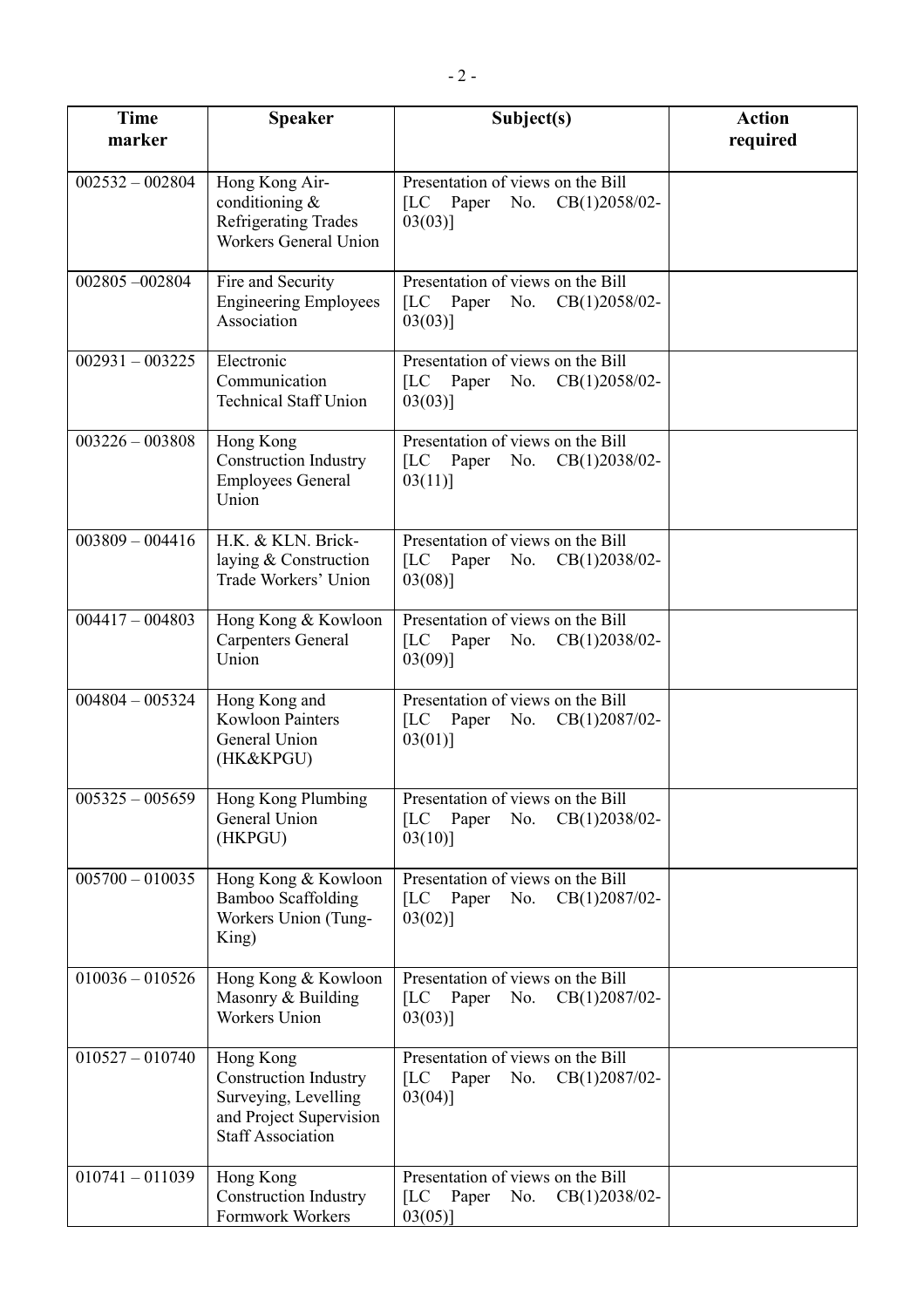| <b>Time</b><br>marker | <b>Speaker</b>                                                                         | Subject(s)                                                                                                                                                                                                                                                                                                                                                                       | <b>Action</b><br>required |
|-----------------------|----------------------------------------------------------------------------------------|----------------------------------------------------------------------------------------------------------------------------------------------------------------------------------------------------------------------------------------------------------------------------------------------------------------------------------------------------------------------------------|---------------------------|
|                       | Union                                                                                  |                                                                                                                                                                                                                                                                                                                                                                                  |                           |
| $011040 - 011302$     | Hong Kong<br><b>Construction Industry</b><br><b>Bar-Bending Workers</b><br>Union       | Presentation of views on the Bill                                                                                                                                                                                                                                                                                                                                                |                           |
| $011303 - 011752$     | Hong Kong & Kowloon<br>Cement & Concrete<br><b>Construction Trade</b><br>Workers Union | Presentation of views on the Bill<br>[LC Paper No. CB(1)2038/02-<br>$03(07)$ ]                                                                                                                                                                                                                                                                                                   |                           |
| $011753 - 012004$     | Hong Kong & Kowloon<br>Dockyards & Wharves<br><b>Carpenters General</b><br>Union       | Presentation of views on the Bill<br>[LC Paper No. CB(1)2038/02-<br>$03(06)$ ]                                                                                                                                                                                                                                                                                                   |                           |
| $012005 - 012209$     | Welding Industry<br><b>Employees Association</b>                                       | Presentation of views on the Bill<br>[LC Paper No. CB(1)2038/02-<br>$03(02)$ ]                                                                                                                                                                                                                                                                                                   |                           |
| $012210 - 012446$     | Hong Kong General<br>Union of Lift and<br><b>Escalator Employee</b>                    | Presentation of views on the Bill<br>[LC Paper No. CB(1)2087/02-<br>$03(05)$ ]                                                                                                                                                                                                                                                                                                   |                           |
| $012447 - 012731$     | The Neighbourhood and<br><b>Workers' Service Centre</b>                                | Presentation of views on the Bill<br>[LC Paper No. CB(1)2038/02-<br>$03(04)$ ]                                                                                                                                                                                                                                                                                                   |                           |
| $012732 - 013411$     | Mr LEUNG Fu-wah<br>Dr WONG Kam-din<br><b>HKCA</b><br><b>CITA</b>                       | - Flexibility in determining the<br>exemption<br>requirement<br>with<br>reference to the actual practice of<br>different designated trades<br>Purpose of exemption mechanism:<br>to safeguard the interest of old-<br>aged workers or those who failed<br>to pass the relevant trade tests<br>- CITA's refresher training courses<br>to assist workers in passing trade<br>tests |                           |
| $013412 - 013619$     | Mr Abraham SHEK                                                                        | for<br>Support<br>the<br>proposed<br>registration system and 10-year<br>exemption requirement<br>Measures to be taken by Admin to<br>address workers' concern about<br>the difficulty in passing trade tests                                                                                                                                                                     |                           |
| $013620 - 014250$     | Ms LI Fung-ying<br><b>HKIA</b><br><b>HKIE</b>                                          | Determination of the exemption<br>requirement with reference to the<br>prevailing practice in the industry<br>for becoming a skilled worker<br>Existing requirement in public                                                                                                                                                                                                    |                           |